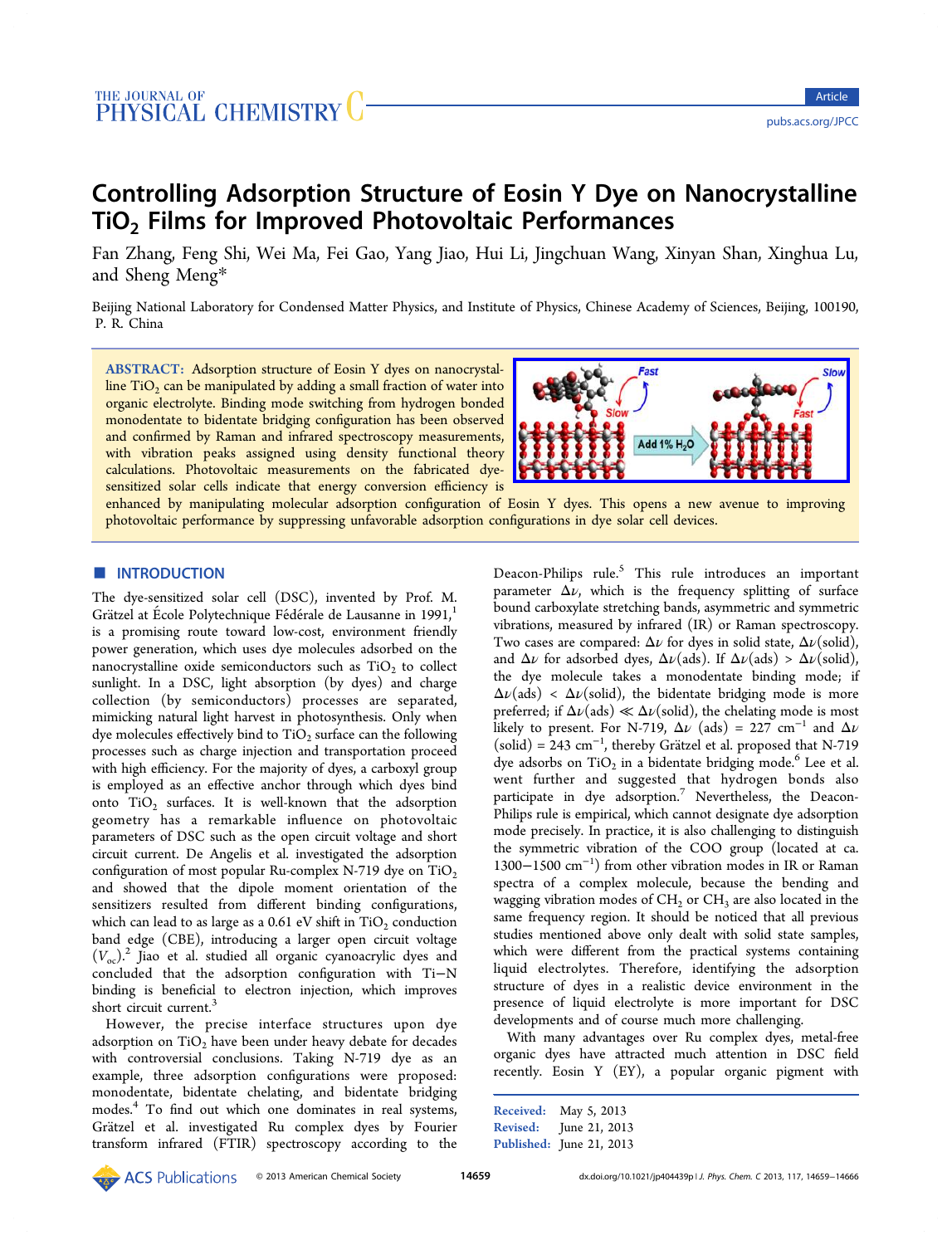excellent light harvesting property, with low cost, and often used as a fluorescent dye in biological research, has been used in  $DSC^{8,9}$  and reached an efficiency<sup>10</sup> of 2.0%. As a xanthene dye with only one carboxyl group, it is also a simple model for investig[ati](#page-6-0)ng dye binding configurat[ion](#page-6-0)s of carboxylic dyes on the  $TiO<sub>2</sub>$  surface. In the present work, we have taken the EY molecule as a representative dye to study dye adsorption on  $TiO<sub>2</sub>$  by combining vibration spectroscopic measurements and first-principles calculations. We first measure the photoabsorption spectrum of EY dye to identify its molecular forms before attaching to  $TiO<sub>2</sub>$ . Dye adsorption introduces optical band broadening and frequency shift. Two different binding configurations, hydrogen bonded monodentate and bidentate bridging, were clearly identified by comparing spectroscopic FTIR and Raman measurements with theoretical analysis. More importantly, the proportion of the bidentate dye adsorption mode can be adjusted by the presence of a small amount of water in the organic electrolyte, which has an important influence on DSC's photovoltaic performance.

## **EXPERIMENTAL SECTION**

Materials and Chemicals. EY (99%, powder) from Sigma Aldrich, N-719 (99%) from Solaronix, P25 TiO<sub>2</sub> nanoparticles (99.5%), and 200 nm particle from Degussa are all commercially available and used as received without further purification. Confirmed by Raman and X-ray diffraction, anatase content is over 90% in our P25  $TiO<sub>2</sub>$  sample. Other regents such as ethanol or acetonitrile are analytically pure.

Absorption, Raman, and IR Spectra. A layer of nanocrystalline TiO<sub>2</sub> (5  $\mu$ m) was deposited on a precleaned glass substrate by doctor blade method using a uniform  $TiO<sub>2</sub>$ paste containing 3.5 g Degussa P25 TiO<sub>2</sub> powder and 35 mL ethanol. TiO<sub>2</sub> film was heated to 500  $^{\circ}$ C in the muffle furnace and kept at that temperature for 30 min to remove organic pollutants. When it was cooled to 100 °C, it was immersed into 0.4 mM EY ethanol solution immediately and maintained for 15 h, and then the film was rinsed with pure ethanol thoroughly to remove unbound dye molecules and dried in air. Absorption spectra were recorded by spectrophotometer, model iHR320, Horiba.

To measure Raman spectra, the sensitized  $TiO<sub>2</sub>$  powder was removed from the glass and contained in nuclear magnetic resonance (NMR) tubes and sealed. A NICOLET 6700 FT-Raman spectrometer (Thermo Scientific, USA) was applied. The wavelength used was 1064 nm to avoid fluorescence effect and a frequency resolution of 4  $cm^{-1}$  was achieved.

Infrared spectra were obtained using a NICOLET iN10 MX FTIR spectrometer (Thermo Scientific, USA). A small volume powder of EY and dye adsorbed  $TiO<sub>2</sub>$  was pressed between two diamond windows. Spectra covering the range from 4000 to 600 cm<sup>−</sup><sup>1</sup> and 16 scans at a resolution of 4 cm<sup>−</sup><sup>1</sup> were used. The IR illuminating area was about 100  $\mu$ m × 100  $\mu$ m.

DSC Fabrication. The procedure for DSC fabrication and assembly followed the description in ref 11. Fluorine-doped tin oxide coated glass (FTO, NSG) was cleaned by sequential sonication in distilled water, acetone, [and](#page-6-0) ethanol and then treated in UV-ozone furnace for 20 min. A compact  $TiO<sub>2</sub>$ blocking layer was deposited on the conductive side of FTO glass by soaking the substrate in 40 mM  $TiCl<sub>4</sub>$  aqueous solution and heated to 70 °C for 30 min. After rinsing with distilled water and dried in air, a layer of nanocrystalline  $TiO<sub>2</sub>$ , 10  $\mu$ m thick, was deposited by doctor blade method, using a uniform  $TiO<sub>2</sub>$  paste containing 3.5 g Degussa P25  $TiO<sub>2</sub>$  powder and 0.17 g carbowax M-20,000 in 35 mL ethanol. Following that, a layer of light-scattering TiO<sub>2</sub> containing 200 nm particles, 4  $\mu$ m thick, was deposited on P25 TiO<sub>2</sub> film, then dried in air for 5 min, and heated to 450 °C for 30 min. After cooling to room temperature, the film was soaked in 40 mM  $TiCl<sub>4</sub>$  solution again and boiled at 70 °C for 40 min. After washing it with distilled water, we heated the  $TiO<sub>2</sub>$  film gradually to 500 °C (8)  $\rm{^{\circ}C/min}$ ), maintained it at 500  $\rm{^{\circ}C}$  for 30 min, and then cooled it to 100 °C. We then immersed the film into N-719 or EY ethanol solution (0.4 mM) and sensitized them overnight. After 15 h, we took the film out of dye solution and rinse it with ethanol. It was dried in a 60 °C oven. Plastic spacers were prepared and put on the dye adsorbed  $TiO<sub>2</sub>$  film. The electrolyte was dropped onto the film. For the EY based cell, the electrolyte was NaI 0.5 M,  $I_2$  0.05 M in pure actonitrile or in acetonitrile containing 1% or 2% water. For the N-719 cell, a standard electrolyte was used. The standard electrolyte contains DMPII 0.3 M,  $I_2$  0.05 M, LiI 0.5 M, 4-TBP 0.5 M in acetonitrile. Finally, the anode and Pt counter electrode were fixed together to make the DSC device.

Current density−voltage (I−V) curves of DSCs with 0.16 cm<sup>2</sup> active area were obtained under AM 1.5G (100 mW/cm<sup>2</sup>) illumination. The measurement employed a solar simulator equipped with 150W xenon lamp (model no. 94021A, Oriel), a reference solar cell (model no. 91150 V), and a Keithley model 2400 digital source meter.

Theoretical Computation. First-principles density functional theory  $(DFT)^{12}$  calculations were carried out to study the molecular geometry, electronic structure, vibration spectrum and the U[V](#page-6-0)–vis spectra of EY adsorbed onto TiO<sub>2</sub> surfaces. The ground-state molecular geometries were optimized with VASP, using Vanderbilt ultrasoft pesudopotentials and generalized gradient approximation (GGA) of  $\overline{P}W91$ .<sup>13,14</sup> An energy cutoff of 400 eV and  $\Gamma$  point k-sampling was used. Geometries were optimized until forces on nonfixed atom[s are](#page-6-0) below 0.04 eV/Å, which were considered fully relaxed. The simulation cell contains the EY chromophores, bonded onto the  $TiO<sub>2</sub>$  anatase (101) surface, the dominant and thermodynamically stable facet.<sup>15</sup> The surface slab has dimensions of  $20.77 \times 15.27 \times 20.00 \text{ Å}^3$ , corresponding to a  $\text{TiO}_2$  surface coverage of one dye [pe](#page-6-0)r 317  $\AA^2$  or 0.5  $\mu$ mol·m<sup>-2</sup>. Periodic boundary conditions were applied to replicate the simulation cell in all three dimensions. A sufficient large vacuum layer (at least 10 Å) was added to the simulation cell in the direction perpendicular to the surface to ensure that no interactions between each slab. Vibration frequency was calculated from diagonalizing the force constant matrix to produce eigen values of the matrix, which correspond to the energy of normal vibration modes. The maximum change in the interface bond length is 0.02 Å in order to retain the validity of harmonic approximation. Optical absorption spectra were calculated based on linear response time-dependent DFT (TDDFT) using the Perdew−Burke−Ernzerhof (PBE) functional and 6- 31G(d) basis set, as implemented in Gaussian 09 program. The polarizable continuum model  $(PCM)^{16}$  was used to account for the solvation effect (in ethanol).

# ■ RESULTS AND DISSCUSION

Photoabsorption Spectrum. Eosin Y is subject to a tautomeric equilibration between many structures (lactone, quinonoid and their derivatives), affected by pH and other conditions of the solution.<sup>17</sup> The molecular structure of EY in the quinonoid form is shown in Figure 1a. Since EY is an acid,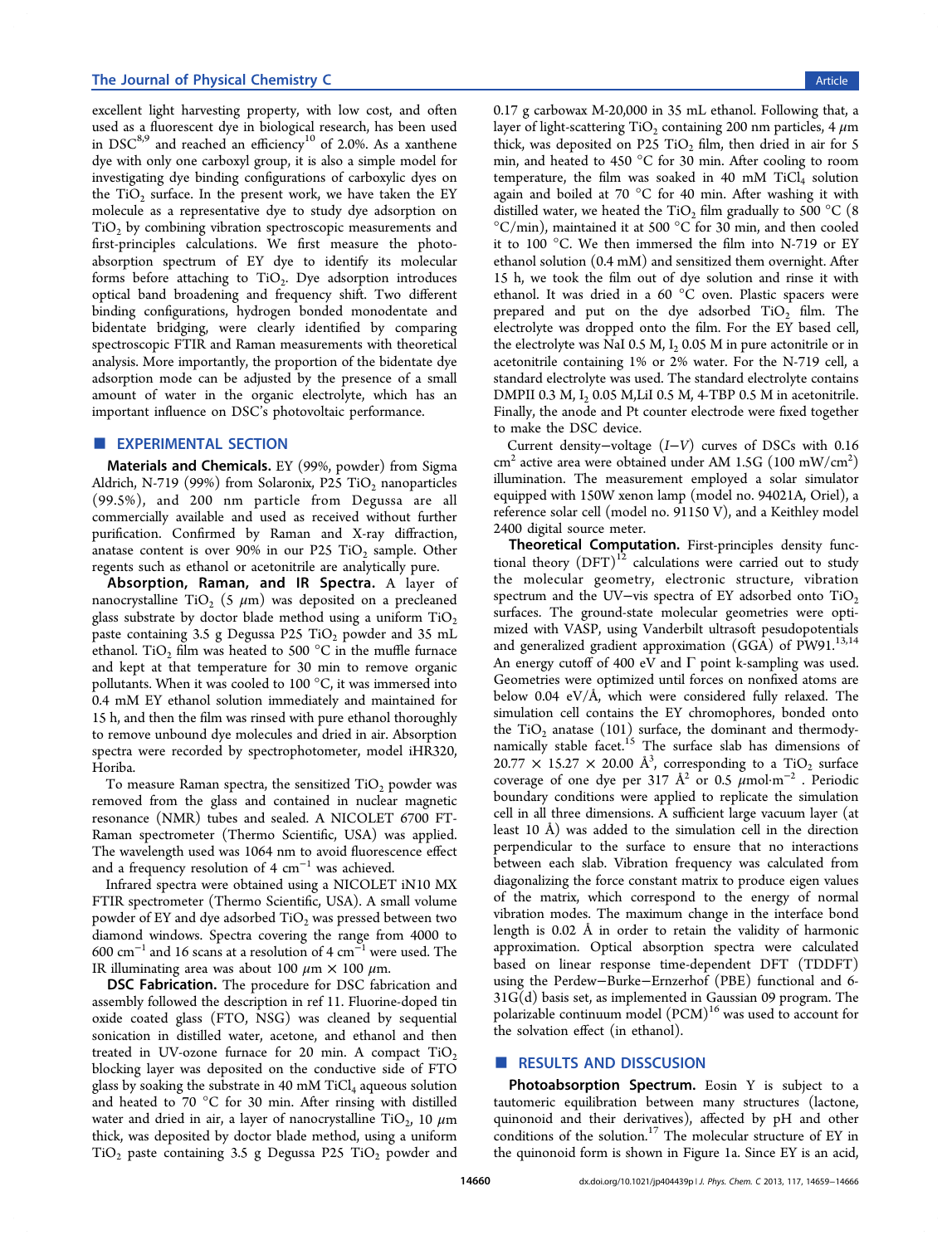<span id="page-2-0"></span>

Figure 1. [\(a\) Experiment photoabsorption spectrum of EY d](http://pubs.acs.org/action/showImage?doi=10.1021/jp404439p&iName=master.img-001.jpg&w=186&h=274)issolved in ethanol solution with concentration of  $1 \times 10^{-5}$  M. Also shown are calculated absorption spectra of different possible EY molecular structures. The inset shows the EY molecule in the neutral quinonoid form. (b) Photoabsorption spectrum of EY adsorbed on the  $TiO<sub>2</sub> film$ with a thickness of 5  $\mu$ m (blue curve), compared with that for EY in ethanol (black curve).

the hydrogen atom of the hydroxyl group on the xanthene moiety and that on the carboxylic group may dissociate in solutions, forming a monoanion or dianion. Judging from the Henderson−Hasselbalch equation, which employs the pH value, and the  $pK_a$  constant for proton dissociation, as a measure of acidity, the hydroxyl on xanthene group ( $pK_a = 7.7$ ) can release proton much more easily than the carboxylic group  $(pK_a = 9.8)$  in ethanol.<sup>17</sup> Therefore, monoanion EY<sup>-</sup> corresponds to a structure with the deprotonated hydroxyl group, and dianion EY<sup>2−</sup> ha[s b](#page-6-0)oth protons missing. The lactone form of EY is a cyclic ester with two hydroxyls sitting on each side of the xanthene ring and COO binding to the center carbon of xanthene group, which can be seen as the condensation product of the carboxylic group in the same molecule.

To find out the exact molecular structure of EY before binding to  $TiO<sub>2</sub>$ , we measured the absorption spectrum of EY in ethanol, as shown in Figure 1. The photoabsorption curve displays a distinct peak at 532 nm and a small shoulder at 496 nm. Measured molar extinction coefficient at 532 nm is 1.10  $\times$ 105 M<sup>−</sup><sup>1</sup> cm<sup>−</sup><sup>1</sup> , which is in good agreement with the reported value<sup>18</sup> of 1.12 × 10<sup>5</sup> M<sup>-1</sup> cm<sup>-1</sup>. The shape of the absorption curve and peak location are similar to absorption spectrum of diani[on](#page-6-0)  $EY^{2-}$  in water solutions,<sup>19</sup> implying the existence of the dianion form of EY in ethanol.

To make a more precis[e](#page-6-0) assignment, we calculated photoabsorption spectra for all possible molecular structures based on TDDFT, all shown in Figure 1a. Absorption maximum of dianion, monoanion, neutral quinonoid and neutral lactone forms of EY locates at the wavelengths of 506, 512, 443, and 288 nm, respectively. Compared to experimental absorption spectrum, the calculated spectra for dianion and monoanion are closest to the measured one. The neutral quinonoid and lactone form cannot be dominant due to their obvious discrepancy with experimental spectroscopy. In addition, the shoulder at ∼460 nm for dianion absorption also agrees with the appearance of the shoulder in experiment. Very likely, EY in ethanol solution is a mixture with dianion and monoanion as dominant species.

Figure 1b shows the photoabsorption spectra of EY adsorbed on  $TiO<sub>2</sub>$ . For a direct comparison, the spectrum of free EY ethanol solution in Figure 1a is also shown. We found that the absorption peak is only slightly blue-shifted from 532 to 530 nm when EY binds onto  $TiO<sub>2</sub>$ ; more importantly, the main absorption peak is much broadened with a long tail extending into the red-yellow region at ∼550 nm. A small shoulder could still be discernible at 496 nm upon EY adsorption; however, its strength relative to the main absorption peak is much more attenuated compared to free EY solution. The larger absorption background at the short wavelength end is due to intensive absorption of  $TiO<sub>2</sub>$  substrate and its defects.

Comparing the photoabsorption spectrum before and after EY adsorption onto the  $TiO<sub>2</sub>$  surface, one can infer that EY molecules mainly keep their original forms as in ethanol, namely, in the mixed dianion and monoanion forms. However, both the attenuation of the 496 nm shoulder and the tail at the red end imply that lots of EY molecules turn from the dianion to the monoanion configuration after surface adsorption, since EY<sup>−</sup> has more intense absorption in longer wavelengths compared to  $EY^{2-}$  dianions. This observation is consistent with the fact that the  $TiO<sub>2</sub>$  surface is more acidic than the bulk ethanol solution (the pH value at  $TiO<sub>2</sub>$  surface<sup>20</sup> is below 6.2, the isoelectric point of P25 TiO<sub>2</sub>). Consequently,  $EY^{2-}$  receives protons from the acidic environment in the vici[nit](#page-6-0)y of the  $TiO<sub>2</sub>$ substrate and become more protonated. Neutral quinonoid and lactone configurations may also exist when bound to  $TiO<sub>2</sub>$ , but they cannot be dominant species judging from the shape of photoabsorption spectrum in Figure 1b. Therefore in the following discussion we mainly focus on the anion forms of EY for simplicity, and when needed we also take the lactone isomer for comparison.

Raman and IR Spectra of Eosin Y Adsorbed on TiO<sub>2</sub>. Direct evidence concerning EY adsorption configuration on  $TiO<sub>2</sub>$  surface can be obtained by measuring the vibrational spectra of EY molecules at the interface. Figure 2a,c presents the IR and Raman spectrum of EY molecules in the powder form. The band at 1753  $\mathrm{cm}^{-1}$ , observed both in I[R a](#page-3-0)nd Raman, is assigned to  $C=O$  stretching of a free carboxyl group. It completely disappears after EY adsorption on  $TiO<sub>2</sub>$  (Figure 2b,d), strongly suggesting that EY molecules adsorb on  $TiO<sub>2</sub>$ via its carboxyl group. In the IR spectrum of EY adsorbed  $TiO<sub>2</sub>$ film (Figure 2b), a broad band appears at 1640 cm<sup>−</sup><sup>1</sup> , which is [as](#page-3-0)signed to the scissoring mode of liquid water.<sup>21</sup> This assignment [is](#page-3-0) consolidated with the IR spectrum of bare  $TiO<sub>2</sub>$  surface without EY adsorption but may inevitabl[y b](#page-6-0)ound with water molecules (dotted line, Figure 2b). This band may interfere with the asymmetric COO stretch mode,  $\nu_{\text{asym}}(\text{COO})$ , of the carboxylic group. Whereas in th[e](#page-3-0) Raman spectrum (Figure 2d), water scissoring vibration is very weak due to its Raman-insensitivity, it cannot influence the assignment of intense [p](#page-3-0)eaks in this frequency region. Based on above considerations, we mainly focus on the Raman spectrum analysis.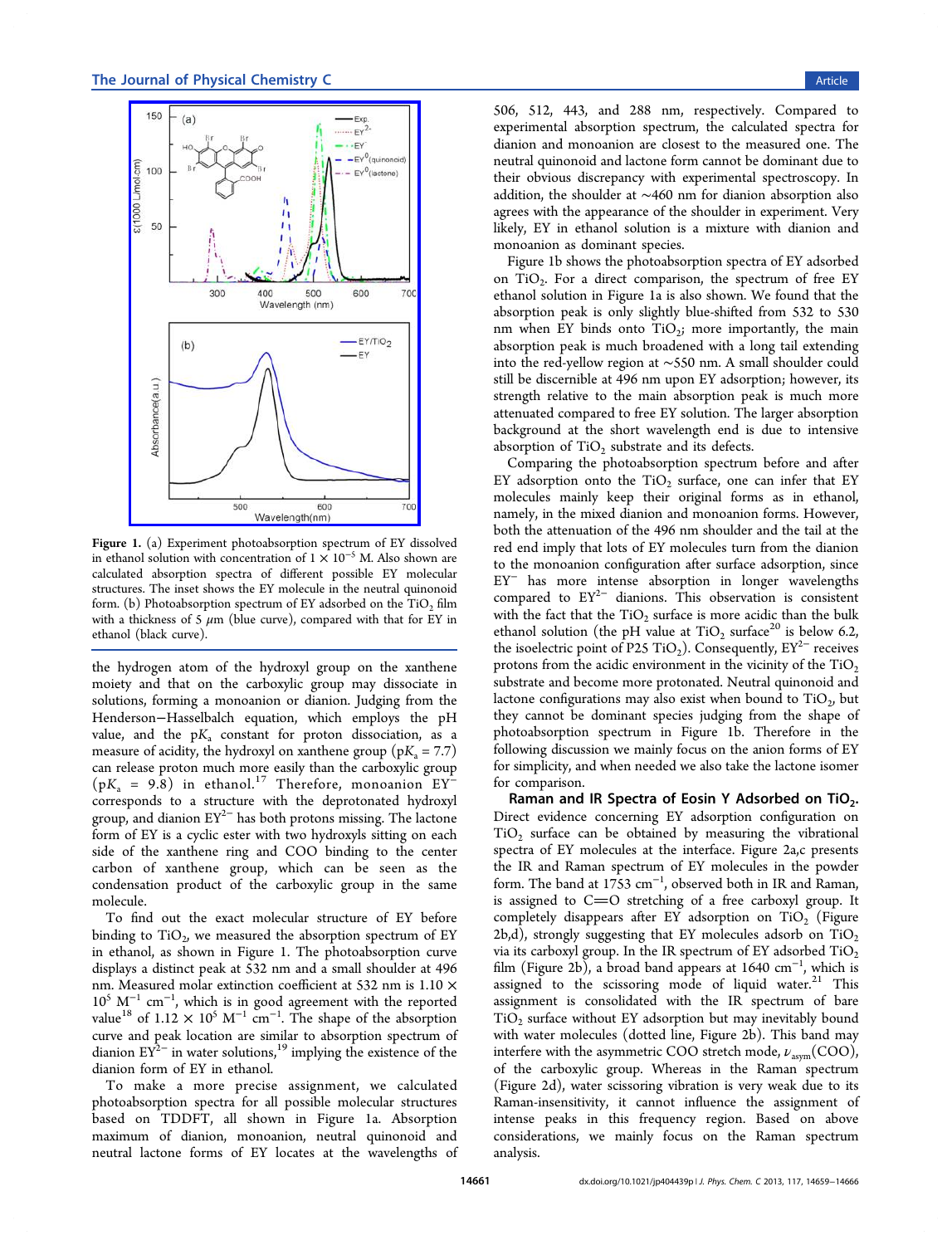<span id="page-3-0"></span>

Figure 2. [IR spectrum of \(a\) EY powder and \(b\) EY adsorbe](http://pubs.acs.org/action/showImage?doi=10.1021/jp404439p&iName=master.img-002.jpg&w=187&h=317)d  $TiO<sub>2</sub>$ . Raman spectrum of  $(c)$  EY powder and  $(d)$  EY adsorbed TiO<sub>2</sub>. Theoretical frequencies of  $EY/TiO<sub>2</sub>$  are shown as vertical bars in (d). Red bars for configuration I:  $\nu_{\text{asym}}(\text{COO}) = 1597 \text{ cm}^{-1}$ ,  $\nu_{\text{sym}}(\text{COO}) =$ 1460 cm<sup>-1</sup>; blue for configuration II:  $\nu_{\text{asym}}(\text{COO}) = 1480 \text{ cm}^{-1}$ ,  $\nu_{sym}(\text{COO}) = 1349 \text{ cm}^{-1}$ ; green for configuration III:  $\nu_{asym}(\text{COO}) =$ 1656 cm<sup>-1</sup>,  $\nu_{sym}(\text{COO}) = 1197 \text{ cm}^{-1}$ .

In Raman spectra, a distinct peak at 1618 cm<sup>−</sup><sup>1</sup> of the adsorbed dye arouses our interest (Figure 2d). Assignment of the peaks around 1600  $cm^{-1}$  in vibrational spectra for dye adsorbed  $TiO<sub>2</sub>$  has been debated for years, particularly on whether it is the vibration mode of a phenyl group, or a xanthene group, $^{22}$  or the asymmetric vibration mode of a COO group.<sup>23</sup> To ascribe the peaks more precisely, we have calculated the [bi](#page-6-0)nding energy and vibration frequency of COO [gr](#page-6-0)oup from all possible EY adsorption structures, as displayed in Figure 3. Adsorption configuration I is the monodentate adsorption mode with an additional hydrogen bond connected to the O atom of the  $TiO<sub>2</sub>$  substrate, referred to as H-bonded monodentate, or HM adsorption mode here. Model configuration II is the bidentate bridging mode with two interface Ti−O bonds, abbreviated as BB mode. For comparison we also consider configuration III, where EY dye adsorbed in the intact lactone form via a single Ti−O bonding to  $TiO<sub>2</sub>$  surface, referred to as M adsorption configuration. The dye adsorption energy  $(E_{ads})$  for configration I (HM) and II (BB) is 0.69 and 0.61 eV, respectively. The energy difference is within the accurary of DFT simulations, especially considering that above energies do not take into account the solution eviroment such as pH values. From calculated adsorption energy, both structures can exist. The relative adsorption energy for configuration III (M mode) is small, 0.36 eV, due to the high stability of the lactone form of EY in free space.



Figure 3. (a−c) Front view and (d−f) side view of EY adsorption configurations I−III. (g−[i\) Calculated projected density of states f](http://pubs.acs.org/action/showImage?doi=10.1021/jp404439p&iName=master.img-003.jpg&w=223&h=214)or configurations I−III. Red curves are for EY dyes, and shaded areas under black lines are for  $TiO<sub>2</sub>$  substrate.

Adsorption of EY in lactone form is thus less plausible, which could easily desorb from the  $TiO<sub>2</sub>$  substrate. To judge which structure exists in the real system, Raman shift related to the carboxyl group in these configurations provides a clue.

The location of the calculated peaks for COO asymmetric and symmetric vibration modes is represented by short vertical bars in Figure 2d. Theoretical results show that the frequency of asymmetric COO vibration in the HM configuration,  $\nu_{\text{asym}}(\text{COO}) = 1597 \text{ cm}^{-1}$ , is the most close to the value of 1618 cm<sup>−</sup><sup>1</sup> measured in Raman experiment. Therefore, the 1618 cm<sup>−</sup><sup>1</sup> peak may indicate the existence of HM adsorption mode for  $EY/TiO<sub>2</sub>$ . The symmetric mode of COO in HM configuration is calculated to be  $\nu_{sym}(\text{COO}) = 1460 \text{ cm}^{-1}$ . We note that both the asymmetric and symmetric COO vibration modes in a neutral carboxyl acid group are Raman active. Above 1618 cm<sup>−</sup><sup>1</sup> , no obvious band is observed, indicating little molecules adsorb on  $TiO<sub>2</sub>$  with structure M, whose  $\nu_{\text{asym}}(\text{COO}) = 1656 \text{ cm}^{-1}$ . As for BB adsorption structure, it is hard to confirm its appearance in Figure 2d alone, because  $\nu_{\text{asym}}(\text{COO})$  in this configuration (1480 cm<sup>-1</sup>) is not Raman active. In IR spectrum this mode is buried up by phenyl vibration bands at 1450 cm<sup>−</sup><sup>1</sup> . Fortunately, a peak located at 1348 cm<sup>−</sup><sup>1</sup> shows up after EY adsorption in the IR spectrum (Figure 2b), which matches very well the calculated value for symmetric COO vibration,  $\nu_{sym}(\text{COO}) = 1349 \text{ cm}^{-1}$ , for configuration BB. Combined with both Raman and IR spectra, there is a great possibility that BB configuration also exists during EY adsorption.

Our assignments are in good agreement with previous investigations. For example, peaks in Figure 2d are very similar to surface enhanced Raman signal of chemisorbed EY on alumina/Ag substrate.<sup>24</sup> Formic acid and ascorbic acid adsorption on  $TiO<sub>2</sub>$  were studied using Raman spectroscopy by Gomez et al.,<sup>25</sup> in w[hic](#page-6-0)h the peaks at 1610 cm<sup>-1</sup> and 1619  $\text{cm}^{-1}$  were observed and attributed to the  $\nu_{\text{asym}}(\text{COO})$  mode in HM configurati[on.](#page-7-0) Amino acid adsorption on  $TiO<sub>2</sub>$  was also studied by Guczi et al. with sum frequency generation vibrational spectroscopy. The peak at  $1627$   $\text{cm}^{-1}$ , which is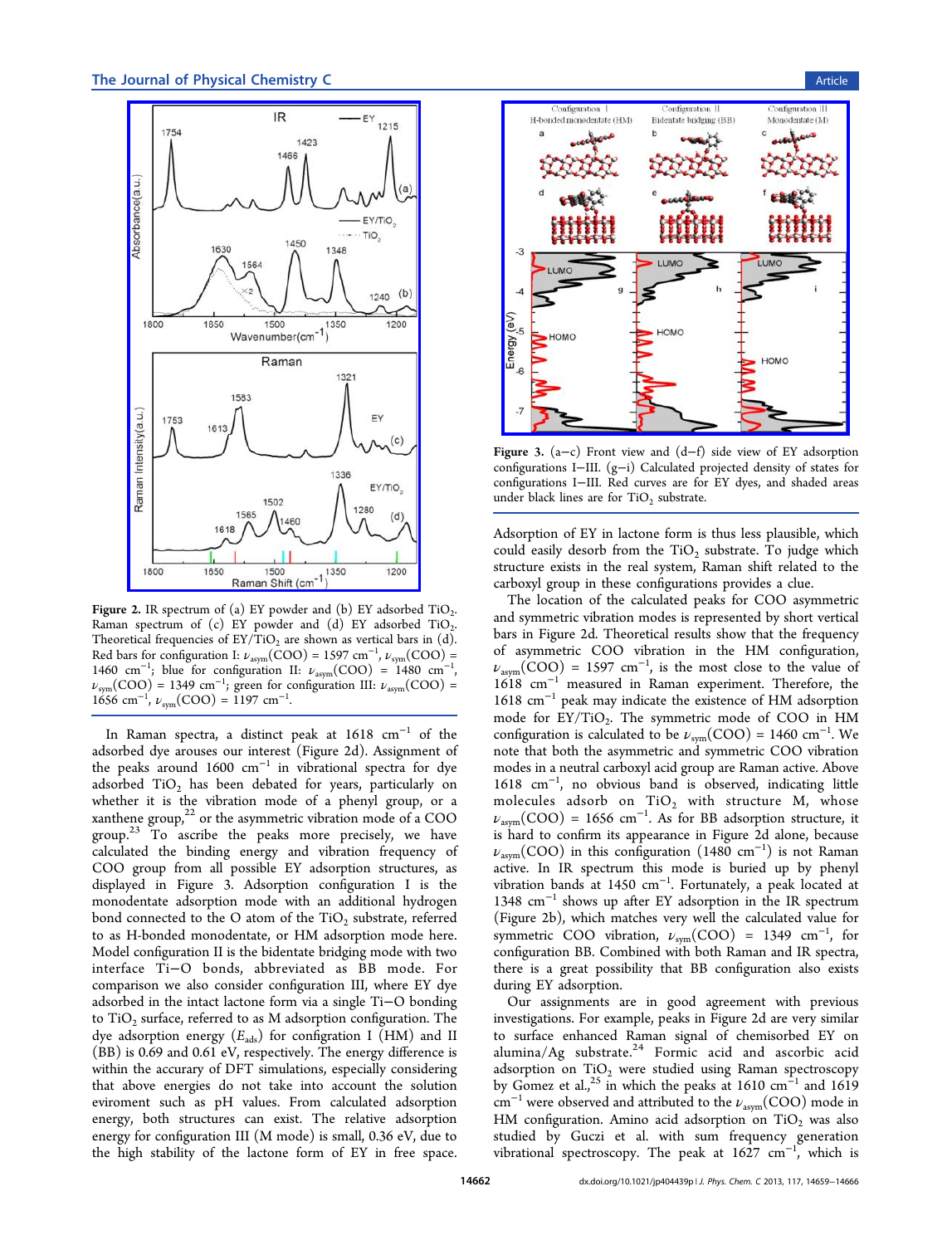<span id="page-4-0"></span>Raman active, was assigned to a strongly hydrogen bonded asymmetric carboxylate stretch.<sup>26</sup> Therefore, we conclude that, to discern the adsorption structure of chemicals with a carboxyl group, bands located between [160](#page-7-0)0 cm<sup>-1</sup> to 1630 cm<sup>-1</sup> may be a sensitive sign for the hydrogen bonded monodentate adsorption mode. More evidence to support the above assignments come from additional experiments by adjusting electrolyte discussed below.

Structural Changes in Solution. In real DSC devices, the  $\frac{dye}{TiO_2}$  nanoparticles are immersed in electrolyte solutions that may lead to a different Raman behavior. This could possibly be utilized to assist assigning Raman peaks in Figure 2d. Figure 4 displays the Raman spectra of  $EY/TiO<sub>2</sub>$  measured



Figure 4. Raman spectrum of EY adsorbed  $TiO<sub>2</sub>$  under different conditions: (a) in air, (b) in acetonitrile,  $(c)$  in pure water, and  $(d)$  in HCl aqueous solution at pH 3.

under different electrolyte conditions. It is clearly shown that the Raman spectrum for  $EY/TiO<sub>2</sub>$  in acetonitrile (Figure 4b) is a combination of features for the bare  $EY/TiO<sub>2</sub>$  nanoparticles (Figure 2d) and pure acetonitrile solvents (a peak at 1373 cm<sup>−</sup><sup>1</sup> and a broad band at 1445 cm<sup>-1</sup>). It suggests that there is no obvious structural change upon immersing the  $EY/TiO<sub>2</sub>$ nanoparticles in acetonitrile. However, the Raman spectra are quite different in aqueous environment (Figure 4c). The peak at 1618 cm<sup>−</sup><sup>1</sup> disappears completely in water and that located at 1460 cm<sup>−</sup><sup>1</sup> seems to fade away too, while other bands are largely unchanged. This implies the behavior of the two peaks at 1618 and 1460 cm<sup>−</sup><sup>1</sup> are different from those at 1565, 1502, and 1336 cm<sup>−</sup><sup>1</sup> . The latter bands are assigned to vibration modes of the xanthene or phenyl groups.<sup>23</sup> Since the location of the former two peaks are close to the calculated COO vibration frequency in H-bonded monodent[ate](#page-6-0) adsorption, it is reasonable to ascribe them to the  $\nu_{\text{asym}}(\text{COO})$  and  $\nu_{\text{sym}}(\text{COO})$ in the HM configuration, as discussed in previous section. The disappearance of 1618 and 1460 cm<sup>-1</sup> peaks in water strongly suggests EY adsorption mode switches from configuration HM

to configuration BB. Accordingly, features at 1348 cm<sup>−</sup><sup>1</sup> are also strengthened. Adsorption structure switch induced by water can be explained by the  $pK_a$  value of the carboxyl group in EY. In aqueous environment, the pK, of EY carboxyl<sup>27</sup> is 3.75, which is much below the pH value of P25 TiO<sub>2</sub>-water system (~6.2).<sup>28</sup> According to the Henderson−Hasselbalch e[qua](#page-7-0)tion, when EYbonded TiO<sub>2</sub> surface is i[m](#page-7-0)mersed in water, the hydrogen atom of carboxyl group dissociates and transfers to the solution or to  $TiO<sub>2</sub>$  surface, leading to an adsorption structure transition from configuration HM to configuration BB.

To further confirm our analysis, we added HCl aqueous solution (pH 3) into EY adsorbed  $TiO<sub>2</sub>$  powder. As expected, the 1618 cm<sup>−</sup><sup>1</sup> peak reappeared (Figure 4d), and the band at 1460 cm<sup>−</sup><sup>1</sup> is recovered simultaneously, indicating that the HM adsorption is restored at low pH. In the presence of HCl solution, the protonation process of EY carboxyl group takes place since the pH value is lower than its  $pK_a$  value. This presents additional strong evidence to further support the assignment of 1618 and 1460 cm<sup>-1</sup> peaks to  $\nu_{\text{asym}}(\text{COO})$  and  $\nu_{sym}$ (COO) in the HM adsorption mode.

Influence of Adsorption Structure on DSC Performance. Manipulating dye adsorption structures provides a simple effective way to improve DSC performances. Inspired by above observation that EY dye adsorption can switch from H-bonded monodentate in acetonitrile to bidentate bridging configuration in water, we take this wisdom to adjust the binding mode of EY on  $TiO<sub>2</sub>$  to see whether the photovoltaic performance of DSC device can be improved. Figure 5 shows



Figure 5. Current−voltage (I−V) curves for dye solar cells applying pure wat[er, pure acetonitrile, or acetonitrile with 1% water](http://pubs.acs.org/action/showImage?doi=10.1021/jp404439p&iName=master.img-005.jpg&w=171&h=132) as liquid electrolyte, measured under AM 1.5G (100 mW/cm<sup>2</sup>) illumination.

the measured I−V characteristics of DSC fabricated with EY in different electrolytes. Key parameters of the DSC devices including short-circuit photocurrent  $J_{\rm sc}$  open-circuit voltage  $V_{\text{o}c}$ , and fill factors (FF) are listed in Table 1, together with the overall sunlight-to-electricity conversion efficiency  $(\eta)$ . As a

Table 1. Performance Characteristics of EY-Based Dye Solar Cells Applying Different Electrolytes

| cell | dye   | electrolyte                           | $V_{\alpha c}$ (V) | $J_{\rm sc}$ (mA/cm <sup>2</sup> ) | FF   | $\eta$ (%) |
|------|-------|---------------------------------------|--------------------|------------------------------------|------|------------|
| #1   | EY    | acetonitrile                          | 0.50               | 2.7                                | 0.55 | 0.75       |
| #2   | EY    | acetonitrile<br>$(1\% \text{ water})$ | 0.54               | 3.2                                | 0.57 | 0.98       |
| #3   | EY    | acetonitrile<br>$(2\% \text{ water})$ | 0.53               | 3.2                                | 0.56 | 0.95       |
| #4   | EY    | water                                 | 0.46               | 0.91                               | 0.43 | 0.18       |
| #5   | N-719 | acetonitrile                          | 0.73               | 13.5                               | 0.66 | 6.5        |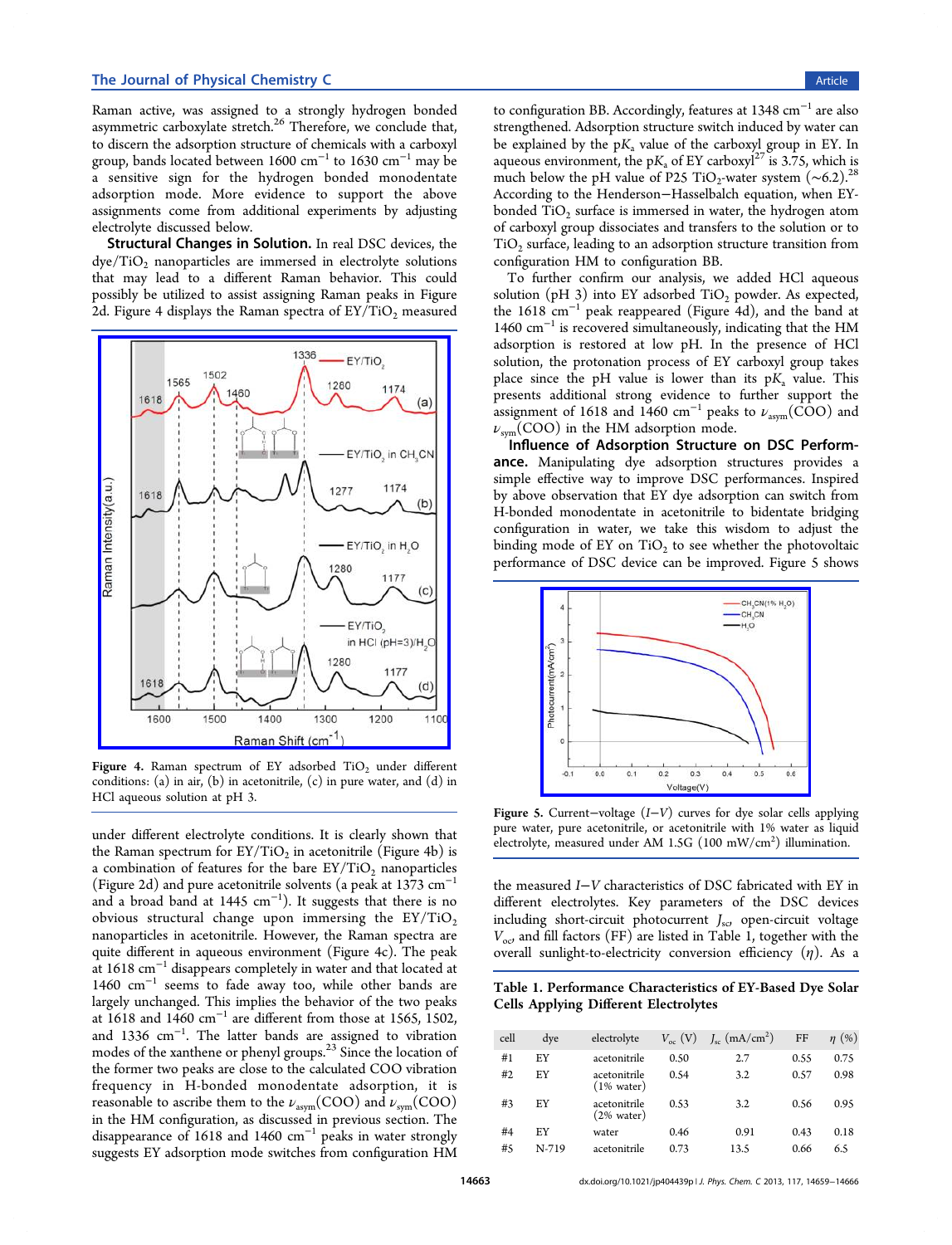reference, the DSC device with N-719 as the sensitizer reaches a high efficiency  $\eta = 6.5\%$ , indicating the quality of TiO<sub>2</sub> film and counter electrode is reliable. For EY based devices, four kinds of electrolyte containing  $0.5$  M NaI and  $0.05$  M I<sub>2</sub> are applied. The solvent for electrolyte #1 is purely acetonitrile, and the device reaches an efficiency of  $\eta = 0.75$ %. Electrolyte #2 differs from electrolyte #1 by adding extra 1% (volume) water. As a result, open circuit voltage  $V_{\text{oc}}$  of cells with electrolyte #2 is improved from 0.50 to 0.54 V and the efficiency is increased by ∼30% (see Table 1). When water amount in acetonitrile is increased to 2% (electrolyte #3), no further photovoltaic improvement is obtai[ne](#page-4-0)d compared to cells with electrolyte #2, indicating that 1% water in acetonitrile is the optimized level. After further optimizing film thickness and related parameters, the efficiency of devices with electrolyte #1 and #2 can reach efficiency values of  $\eta = 1.5\%$  and 1.8%, respectively. The trend in  $V_{\text{oc}}$  remains the same, namely, an increase by about 40 meV is persistent with 1% water adding to the electrolyte. Since the amount of water added in electrolyte is tiny, we believe it cannot impose a significant influence on the transport property of TiO<sub>2</sub> and that of ions in electrolyte.

The mechanism mentioned above gives us invaluable insight into the relationship between the adsorption structures and the DSC performance. For cells with electrolyte #2, the Raman spectrum presented in Figure 6 shows that even 1% water in



**Figure 6.** Raman spectrum for EY adsorbed  $TiO<sub>2</sub>$  in acetonitrile (black line) and acetonitrile containing 1% water (red).

organic electrolyte does change the adsorption structure of EY on  $TiO<sub>2</sub>$  surface. After adding a small amount of water in acetonitrile, the 1618 cm<sup>−</sup><sup>1</sup> Raman peak tend to disappear while other peaks remain intact (the band at 1460 cm<sup>−</sup><sup>1</sup> is interfered with acetonitrile vibration features). This implies that the concentration of EY adsorption structure HM decreases with the presence of 1% water.

Why do different adsorption configurations at the interface result in a marked change in the measured DSC photovoltaic performance, especially the persistent increase in  $V_{oc}$ ? To answer this question, we perform first-principles calculations to illustrate the electronic structure of  $EY/TiO<sub>2</sub>$  of different interface configurations. The PBE exchange-correlation functional is employed in our calculation. It is well-known that GGA underestimates the absolute value of the  $TiO<sub>2</sub>$  band gap. However, the trend in band gap and the position of conduction band is reasonable. For instance, the calculated band gap difference between anatase and rutile  $TiO<sub>2</sub>$  is 0.24 eV, agreeing well with the experimental value of 0.21  $eV^{29}$  Absolute position of CBE with respect to vacuum in  $EY/TiO<sub>2</sub>$  ranges from  $-4.32$ to −4.16 eV (Figure 3), very similar to th[e e](#page-7-0)xperimental value

 $(-4.4 \text{ eV})$ .<sup>30</sup> The band gap of TiO<sub>2</sub> and organic molecules can be properly corrected if hybrid functionals are employed. They give simila[r r](#page-7-0)esults for the band alignment between the lowest unoccupied molecular orbital (LUMO) of the dye and  $TiO<sub>2</sub>$ CBE.

From the calculated projected density of states plots in Figure 5, the conduction band edge for the HM adsorption configuration (−4.32 eV) is lower than that for BB configu[ra](#page-4-0)tion (−4.26 eV) by about 60 meV. This trend matches well with the  $V_{\text{oc}}$  trend in DSC performance. Note that the measured  $V_{\text{oc}}$  corresponds to the energy difference between the quasi-Fermi level of  $TiO<sub>2</sub>$  under illumination (close to  $\rm{CBE)}$  and the redox potential of the electrolyte. $^1$  The position of CBE is directly related to surface potential, affected by the dipole moments induced by dye adsorption. [T](#page-6-0)he calculated dipole moment of the BB mode is 1.02 D, larger than the HM mode (−0.89 D). According to the fact that the higher dipole moment shifts CBE to be more negative in potential, $31$  an enhanced  $V_{\text{oc}}$  of BB adsorption mode can be inferred.

Transition from HM mode to BB mode also influences  $J_{\rm sc}$  $J_{\rm sc}$  of DSC device by adjusting energy level position. First, the driving force for electron injection, namely, the energy difference between the CBE and the LUMO, is 1.0 eV for bidentate bridging adsorption. It is 0.1 eV higher than that for H-boned monodentate configuration (Figure 3), an important factor contributing to higher electron injection efficiency. According to Marcus theory (eq 1), electron tran[sf](#page-3-0)er rate  $k_{ET}$  between two states is related to energy difference  $\Delta G^0$  between them (-0.9 eV for HM mode and −1.0 eV for BB mode in this case):

$$
k_{\rm ET} = \sqrt{\frac{\pi}{\hbar^2 \lambda k_{\rm B} T}} \left| V \right|^2 \exp\left(\frac{-\left(\Delta G^0 + \lambda\right)^2}{4\lambda k_{\rm B} T}\right) \tag{1}
$$

Here  $\lambda$  is defined as reorganization energy and its value is taken as 1.0 eV, which is commonly accepted in previous works investigating similar dye/TiO<sub>2</sub> systems.<sup>32,33</sup> Since  $\Delta G^0$  for the BB mode is an optimized value (eq 1), it has a ∼10% faster injection rate than HM mode at room [temp](#page-7-0)erature.

Second, the recombination, causing loss of  $J_{\rm sc}$  can be slowed down by adjusting the relative position of highest occupied molecular orbital (HOMO) and CBE. In our case, the energy difference varies between two states of structure. HM is −0.83 eV and BB is  $-0.76$  eV (Figure 3). The  $\lambda$  value is 1.0 eV. Judging from eq 1, recombination rate in BB mode is about 30% slower than HM at 300 K. As [a](#page-3-0) result, the HM adsorption structure is inferior to the BB structure in DSC applications when EY is used as the sensitizer, and one would minimize the presence of the former configuration to obtain better energy conversion characteristics.

The above discussion suggests that the addition of 1% water into the organic electrolyte results in 20−30% increase in DSC energy efficiency by suppressing unfavorable dye adsorption configurations on TiO<sub>2</sub>. However, too much water is seldom applied in electrolytes and most experiments show that pure water electrolyte is harmful to DSC performance.<sup>34,35</sup> Our measurements on pure water based DSC (cell #4, Table 1) has reached only a low efficiency  $\eta = 0.2$ %, which is consi[stent](#page-7-0) with previous observations. Water induced efficiency losse[s](#page-4-0) have been attributed to formation of iodates,<sup>36</sup> electron lifetime decreases<sup>37</sup> and diffusion limitation of electron current.<sup>38</sup> A good balance must be retained betw[ee](#page-7-0)n water-induced advantag[es](#page-7-0) such as adsorption structure selection and [wat](#page-7-0)erinduced damages mentioned above. In this aspect, new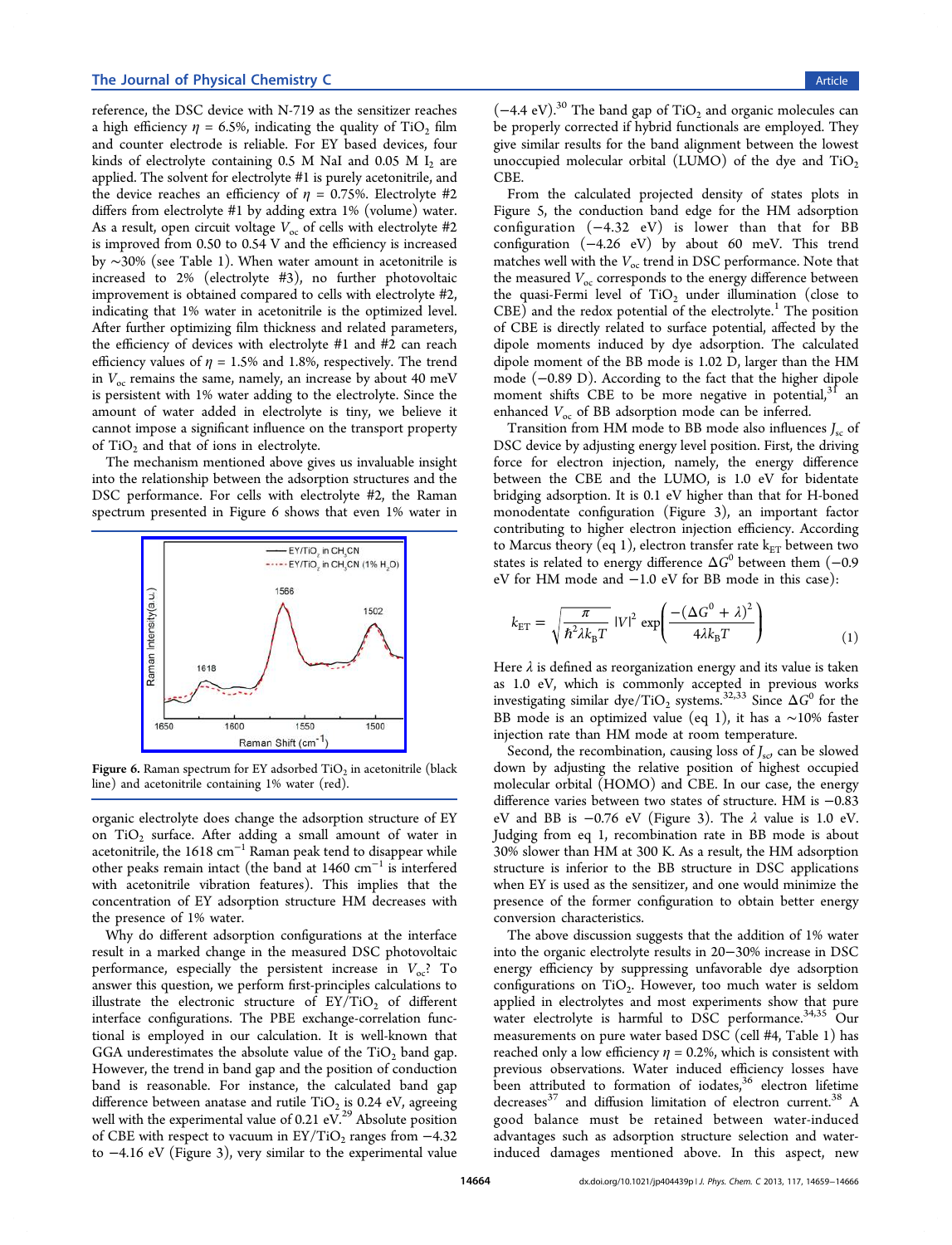<span id="page-6-0"></span>progresses are made very rapidly. In 2010, Law et al. fabricated pure water based DSCs achieving a high efficiency of 2.4%,<sup>38</sup> using Ru dye TG6 as a sensitizer. The value increased to 5.7% when water fraction is optimized to be 20% in methoxypr[o](#page-7-0)pionitrile electrolyte. The trend is in nice agreement with our experiment; in the present work for EY-based DSCs, a good balance is reached by adding only a small amount of water, 1%, in acetonitrile solutions. A unique merit in the present work is that the improved photovoltaic performances in DSC devices are directly linked to the microscopic dye adsorption structures and electronic features at the  $dye/TiO<sub>2</sub>$  interface.

# ■ CONCLUSION

We present a detailed spectroscopic and computational study on improving photovoltaic performance by manipulating dye adsorption configurations on nanocrystalline  $TiO<sub>2</sub>$ . EY adsorbed on  $TiO<sub>2</sub>$  can take either hydrogen-bonded monodentate configuration or bidentate bridging configuration in air and in solutions. Adding a small amount of water in organic electrolyte changes the  $pK_a$  value of the carboxyl group of EY and promotes deprotonation of the carboxyl, leading to a structural transition from the HM to BB adsorption. Consequently, the HM adsorption configuration, sensitive to the acidic environment and unfavorable in DSC applications, is suppressed by adding 1% water into acetonitrile electrolyte. We expect that this simple while effective method could be applied to other systems including devices with Ru complex and allorganic dyes, which also bind to  $TiO<sub>2</sub>$  via their carboxyl groups, to improve energy conversion efficiency of DSC devices. Efforts with more complex all-organic donor-π-acceptor dyes are under way. In addition, the present procedures on determining the microscopic interface structure for dye adsorption and establishing a direct link between interface structures and photovoltaic performance also provide new insights toward a complete understanding of DSC working mechanisms at the microscopic scale.

## ■ AUTHOR INFORMATION

## Corresponding Author

\*Tel: + 86-10-82649396. E-mail:smeng@iphy.ac.cn.

#### **Notes**

The authors declare no competing fi[nancial interest](mailto:E-mail:smeng@iphy.ac.cn).

#### ■ ACKNOWLEDGMENTS

We are grateful to Shifu Weng of Peking University for assistance in FTIR and Raman spectroscopy measurement. We also thank Shize Yang at Institute of Physics, Chinese Academy of Sciences for help in measuring photoabsorption spectra. The work is supported by NSFC (Grants 11074287 and 11222431), MOST (2012CB921403), and hundred-talent program of CAS.

## ■ REFERENCES

(1) O'Regan, B.; Gratzel, M. A Low-Cost, High-Efficiency Solar Cell ̈ Based on Dye-Sensitized Colloidal TiO2 Films. Nature 1991, 353, 737−740.

(2) De Angelis, F.; Fantacci, S.; Selloni, A.; Gratzel, M.; Nazeeruddin, ̈ M. K. Influence of the Sensitizer Adsorption Mode on the Open-Circuit Potential of Dye-Sensitized Solar Cells. Nano Lett. 2007, 7, 3189−3195.

(3) Jiao, Y.; Zhang, F.; Gratzel, M.; Meng, S. Structure ̈ −Property Relations in All-Organic Dye-Sensitized Solar Cells. Adv. Funct. Mater. 2013, 23, 424−429.

(4) Shklover, V.; Ovchinnikov, Y. E.; Braginsky, L. S.; Zakeeruddin, S. M.; Grätzel, M. Structure of Organic/Inorganic Interface in Assembled Materials Comprising Molecular Components. Crystal Structure of the Sensitizer Bis[(4,4'-carboxy-2,2'-bipyridine)(thiocyanato)]ruthenium- (II). Chem. Mater. 1998, 10, 2533−2541.

(5) Deacon, G. B.; Phillips, R. J. Relationships between the Carbon-Oxygen Stretching Frequencies of Carboxylato Complexes and the Type of Carboxylate Coordination. Coord. Chem. Rev. 1980, 33, 227− 250.

(6) Nazeeruddin, M. K.; Humphry-Baker, R.; Liska, P.; Gratzel, M. ̈ Investigation of Sensitizer Adsorption and the Influence of Protons on Current and Voltage of a Dye-Sensitized Nanocrystalline TiO2 Solar Cell. J. Phys. Chem. B 2003, 107, 8981−8987.

(7) Lee, K. E.; Gomez, M. A.; Elouatik, S.; Demopoulos, G. P. Further Understanding of the Adsorption Mechanism of N719 Sensitizer on Anatase TiO2 Films for DSSC Applications Using Vibrational Spectroscopy and Confocal Raman Imaging. Langmuir 2010, 26, 9575−9583.

(8) Mali, S. S.; Betty, C. A.; Bhosale, P. N.; Patil, P. S. Eosin-Y and N3-Dye Sensitized Solar Cells (DSSCs) Based on Novel Nanocoral TiO2: A Comparative Study. Electrochim. Acta 2012, 59, 113−120.

(9) Sayama, K.; Sugino, M.; Sugihara, H.; Abe, Y.; Arakawa, H. Photosensitization of Porous TiO2 Semiconductor Electrode with Xanthene Dyes. Chem. Lett. 1998, 753−754.

(10) Yu, Z.; Vlachopoulos, N.; Gorlov, M.; Kloo, L. Liquid Electrolytes for Dye-Sensitized Solar Cells. Dalton Trans. 2011, 40, 10289−10303.

(11) Jennings, J. R.; Liu, Y.; Wang, Q. Efficiency Limitations in Dye-Sensitized Solar Cells Caused by Inefficient Sensitizer Regeneration. J. Phys. Chem. C 2011, 115, 15109-15120.

(12) Kohn, W.; Sham, L. J. Self-Consistent Equations Including Exchange and Correlation Effects. Phys. Rev. 1965, 140, A1133− A1138.

(13) Perdew, J. P.; Chevary, J. A.; Vosko, S. H.; Jackson, K. A.; Pederson, M. R.; Singh, D. J.; Fiolhais, C. Atoms, Molecules, Solids, and Surfaces: Applications of the Generalized Gradient Approximation for Exchange and Correlation. Phys. Rev. B 1992, 46, 6671−6687.

(14) Kresse, G.; Hafner, J. Ab Initio Molecular Dynamics for Liquid Metals. Phys. Rev. B 1993, 47, 558−561.

(15) Lazzeri, M.; Vittadini, A.; Selloni, A. Erratum: Structure and Energetics of Stoichiometric TiO2 Anatase Surfaces [Phys. Rev. B 63, 155409 (2001)]. Phys. Rev. B 2002, 65, 119901.

(16) Cossi, M.; Rega, N.; Scalmani, G.; Barone, V. Energies, Structures, and Electronic Properties of Molecules in Solution with the C-PCM Solvation Model. J. Comput. Chem. 2003, 24, 669−681.

(17) McHedlov-Petrossyan, N. O.; Kukhtik, V. I.; Bezugliy, V. D. Dissociation, Tautomerism and Electroreduction of Xanthene and Sulfonephthalein Dyes in N,N-dimethylformamide and Other Solvents. J. Org. Chem. 2003, 16, 380−397.

(18) Seybold, P. G.; Gouterman, M.; Callis, J. Calorimetric, Photometric and Lifetime Determinations of Flourescence Yields of Fluorescein Dyes. Photochem. Photobiol. 1969, 9, 229−242.

(19) Moser, J.; Gratzel, M. Photosensitized Electron Injection in ̈ Colloidal Semiconductors. J. Am. Chem. Soc. 1984, 106, 6557−6564. (20) Suttiponparnit, K.; Jiang, J.; Sahu, M.; Suvachittanont, S.;

Charinpanitkul, T.; Biswas, P. Role of Surface Area, Primary Particle Size, and Crystal Phase on Titanium Dioxide Nanoparticle Dispersion Properties. Nanoscale. Res. Lett. 2011, 6, 27−34.

(21) Connor, P. A.; Dobson, K. D.; McQuillan, A. J. Infrared Spectroscopy of the TiO2/Aqueous Solution Interface. Langmuir 1999, 15, 2402−2408.

(22) Markuszewski, R.; Diehl, H. The Infrared Spectra and Structures of the Three Solid Forms of Fluorescein and Related Compounds. Talanta 1980, 27, 937−946.

(23) Wang, L.; Roitberg, A.; Meuse, C.; Gaigalas, A. K. Raman and FTIR Spectroscopies of Fluorescein in Solutions. Spectrochim. Acta, Part A 2001, 57, 1781−1791.

(24) Narayanan, V. A.; Stokes, D. L.; Vo-Dinh, T. Vibrational Spectral Analysis of Eosin Y and Erythrosin B-Intensity Studies for